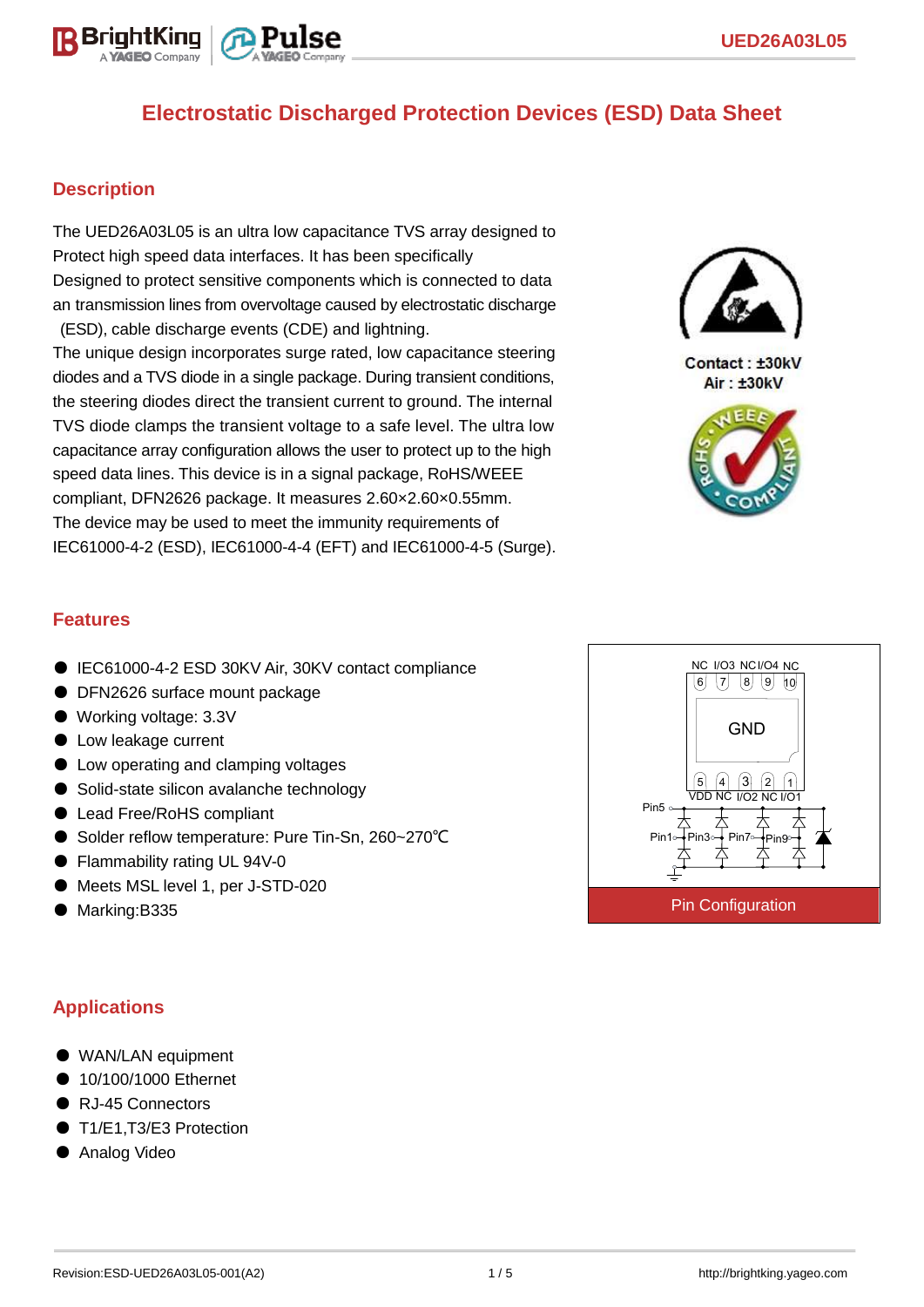

## **Maximum Ratings**

| Rating                                | Symbol                          | Value        | Unit |  |  |
|---------------------------------------|---------------------------------|--------------|------|--|--|
| ESD voltage (Contact discharge)       |                                 | ±30          |      |  |  |
| ESD voltage (Air discharge)           | <b>VESD</b>                     | ±30          | kV   |  |  |
| Storage & operating temperature range | $\mathsf{T}_{\texttt{STG}}$ ,T」 | $-55 - +150$ | ∽    |  |  |

# **Electrical Characteristics (TA=25**℃**)**

| Parameter                      | Symbol                  | Condition                          | Min. | Typ.           | Max. | <b>Unit</b> |
|--------------------------------|-------------------------|------------------------------------|------|----------------|------|-------------|
| Reverse stand-off voltage      | <b>V</b> <sub>RWM</sub> |                                    |      |                | 3.3  | $\vee$      |
| Reverse breakdown voltage      | <b>V<sub>BR</sub></b>   | $I_{BR}$ =1mA                      | 3.8  |                |      | V           |
| Reverse leakage current        | $I_R$                   | $V_R = 3.3V$<br>Each I/O pin       |      |                | 1    | μA          |
| Clamping voltage (tp=8/20µs)   | $V_{\rm C}$             | $I_{PP} = 5A$<br>Any I/O to GND    |      |                | 12   | $\vee$      |
| Clamping voltage (tp=8/20µs)   | $V_C$                   | $I_{PP} = 5A$<br>Between I/O pins  |      |                | 15   | $\vee$      |
| Clamping voltage (tp=8/20µs)   | $V_{C}$                 | $I_{PP} = 30A$<br>Any I/O to GND   |      |                | 25   | $\vee$      |
| Clamping voltage (tp=8/20µs)   | $V_{C}$                 | $I_{PP} = 30A$<br>Between I/O pins |      |                | 30   | $\vee$      |
| Peak pulse current (tp=8/20µs) | $I_{PP}$                |                                    |      |                | 30   | A           |
| Clamping voltage (TLP)         | $V_{C}$                 | $I_{PP}=8.0A$                      |      | 8.8            |      | $\vee$      |
| Clamping voltage (TLP)         | $V_{\rm C}$             | $I_{PP}=16A$                       |      | 9.7            |      | V           |
| Off state junction capacitance | $C_J$                   | 0Vdc,f=1MHz<br>Any I/O to GND      |      | $\overline{4}$ | 5    | pF          |
|                                |                         | 0Vdc,f=1MHz<br>Between I/O pins    |      | $\overline{2}$ | 2.5  | рF          |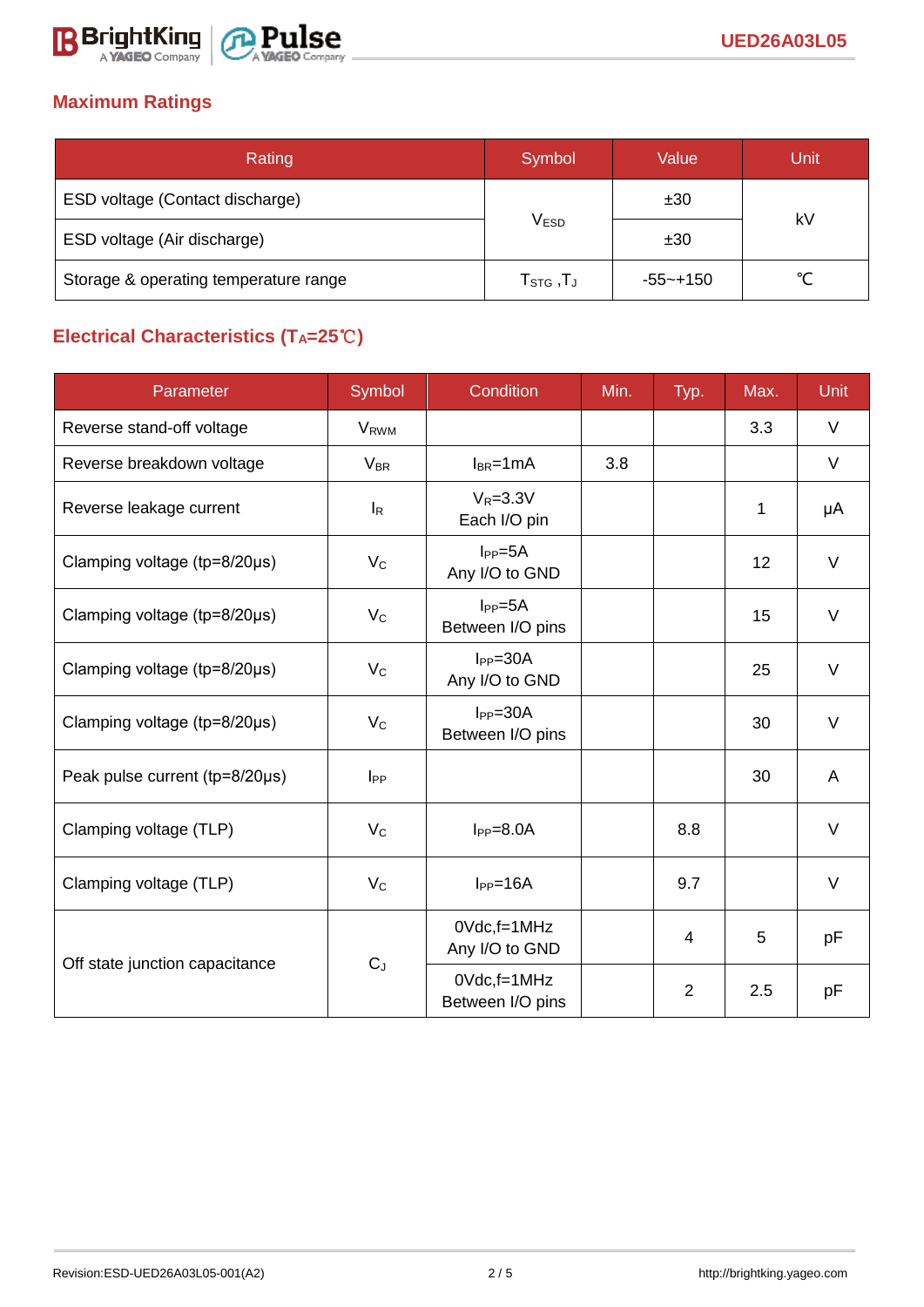

## **Typical Characteristics Curves**





### Figure 5. ESD Clamping (8kV Contact IEC61000-4-2) Figure6 .Transmission Line Pulsing(TLP)Measurement



#### Figure 1. Capacitance vs. Bias Voltage Figure 2. Insertion Loss (S21) I/O to GND



#### Figure 3. Pulse Waveform **Figure 2. Clamping Voltage vs. Peak Pulse Current** (Any I/O to GND)



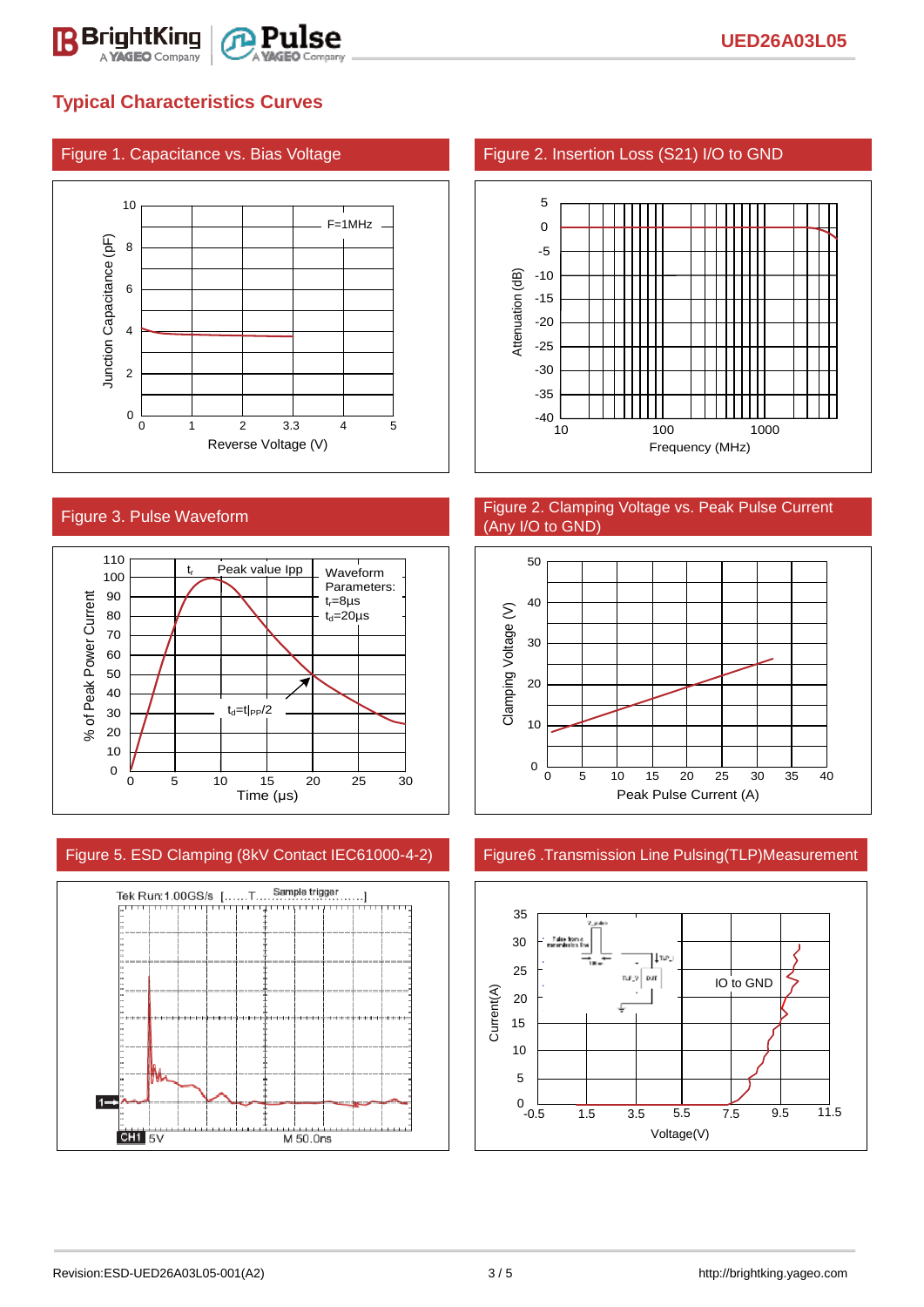

## **Recommended Soldering Conditions**